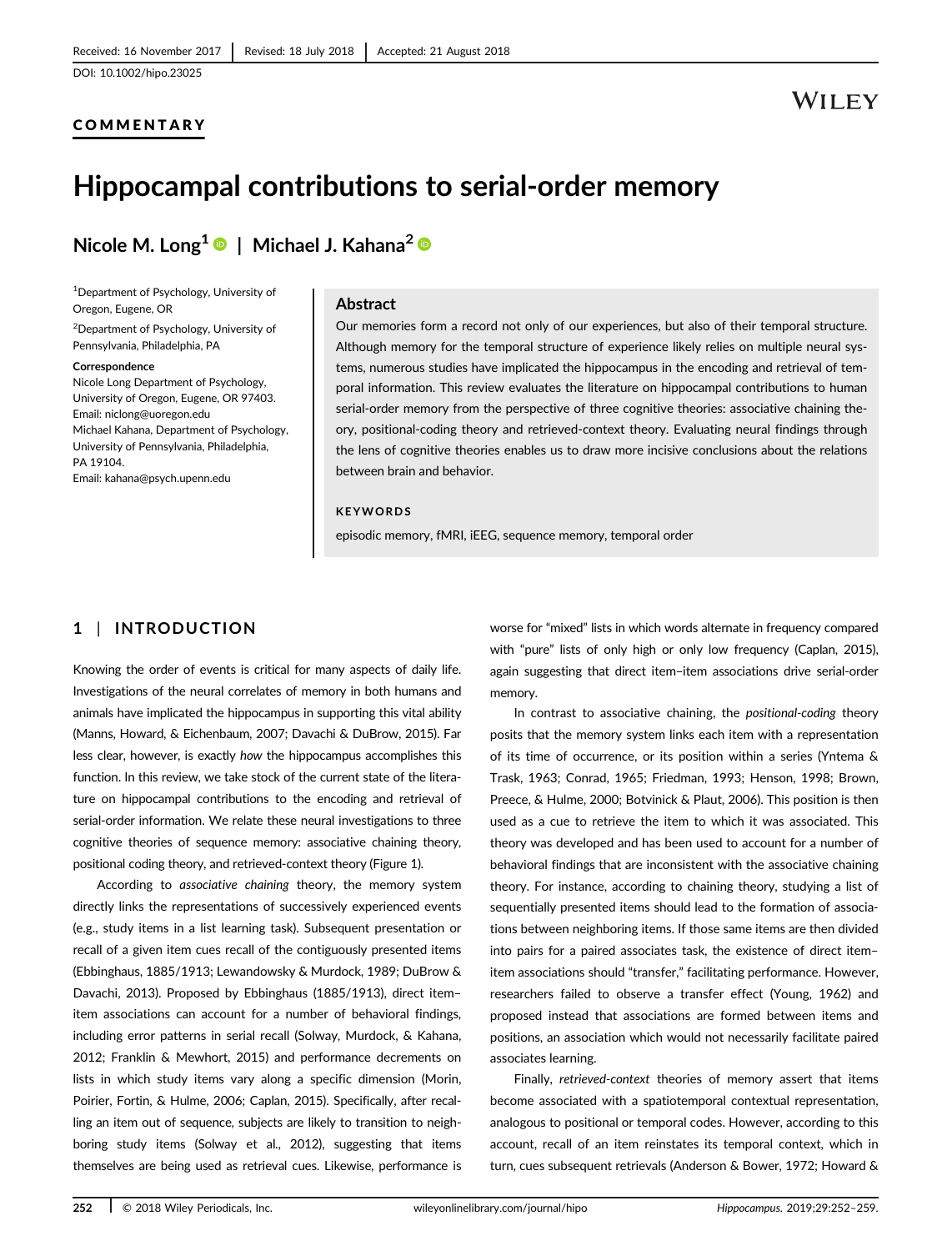

FIGURE 1 Theories of serial-order memory. Simplified illustration of three major classes of models. In associative chaining, associations are formed directly between study items. In positional coding, associations are formed between items and their serial position. In retrieved-context theory, items are associated to a slowly updating context representation

Kahana, 2002; Polyn, Norman, & Kahana, 2009a; Lohnas, Polyn, & Kahana, 2015). This theory may be viewed as a hybrid between positional coding and associative chaining theories (Caplan, 2015) in that the spatiotemporal contextual representation serves to bind contiguously studied items. According to retrieved-context theory, items become bidrectionally associated with a representation of spatiotemporal context during both memory encoding and retrieval. Further, the activation of item features during either encoding or retrieval results in reactivation of previously associated contexts. These reactivated contexts, in turn, combine with the currently active context representation to form a new context (Polyn & Kahana, 2008).

Within the laboratory, researchers have used a variety of paradigms to test these theories of serial-order memory. Serial-order memory mechanisms are thought to drive behavioral phenomena both in serial learning tasks that explicitly require subjects to serially recall memoranda as well as in tasks without such a requirement. Explicit serial order tasks include serial learning, immediate serial recall, judgments of recency, and serial reordering. In these paradigms, subjects deliberately attempt to learn and subsequently recall or recognize an ordered sequence of items. For example, in an immediate serial recall paradigm, subjects study a series of individually presented items and then attempt to recall the studied items in forward serial order. In a judgment of recency task, after studying a series of items, subjects judge the order of a pair of test items, indicating which item appeared more recently. Serial-order memory mechanisms can likewise be understood via tasks that implicitly leverage serial order information. Implicit tasks include the serial-response-time procedure, in which subjects simply make judgments on each item in a long series and items repeat in a predictable order. Researchers infer knowledge of serial order information from subjects' improved performance on items. Knowledge of serial order information can also be inferred in free recall tasks, where subjects choose to recall items in serial order even when this is not required by the task.

## 2 | THE HIPPOCAMPUS AND SERIAL-ORDER MEMORY

There is considerable evidence that the hippocampus supports complex forms of associative memory; the hippocampus shows increased activity during the formation and retrieval of associations (Eichenbaum, 2017; Suzuki, 2007; Fortin, Agster, & Eichenbaum,

2002; Davachi, Mitchell, & Wagner, 2003; Ranganath et al., 2004), and hippocampal lesions impair the ability to encode and retrieve associations (Kesner, Gilbert, & Barua, 2002; Fortin et al., 2002; Farovik, Dupont, & Eichenbaum, 2010). However, these results do not clarify the mechanisms by which the hippocampus supports these associations. The goal of this review is to survey human intracranial electroencephalographic (iEEG) and functional magnetic resonance imaging (fMRI) data recorded while subjects engage in tasks thought to be supported by serial-order memory mechanisms. All three theories posit that an association formed during study is leveraged during retrieval. The critical question concerns the nature of these associations: does this hippocampus associate items to one another (associative chaining), to a position or temporal tag (positional coding), or some hybrid of the two, a spatiotemporal context representation (retrieved-context)?

fMRI investigations of hippocampal activity have found reliable increases in the hippocampus both during the encoding and the retrieval of serial order information (Konishi, Uchida, Machida, Shirouzu, & Miyashita, 2002; Ekstrom & Bookheimer, 2007; Lehn et al., 2009; Ekstrom, Copara, Isham, Wang, & Yonelinas, 2011; Tubridy & Davachi, 2011). Tubridy and Davachi (2011) had subjects study triplets of sequentially presented words and then reorder those items during test. The authors found that increased hippocampal activity during encoding predicted better performance on the subsequent ordering task. This result is most clearly accounted for by the positional coding theory. A stronger link between item and position during study, reflected by increased hippocampal activity, would facilitate the retrieval of position information at test, allowing subjects to correctly reorder each triplet. In comparison, a stronger link between items or between items and a gradually changing context representation would not necessarily facilitate a subsequent order judgment. Basic associative chaining models do not store directionality information (Lewandowsky & Murdock, 1989), which means that the ability to judge the order of triplets should be at chance were one to rely on direct item–item associations. Likewise, the context representation that would be associated to each item would be highly similar within a triplet. Unless this context representation contained explicit position information, the relative order of each item would not be discriminable.

Ultimately, in explicit serial order tasks, univariate signals alone are unlikely to be able to distinguish the particular type of association that supports performance. Although increased hippocampal activity suggests that associations are being formed, such activity in a serial recall task does not elucidate the type of association being formed. By combining multivariate pattern analysis with the serial recall task, it is possible to assess which form of associations support serial-order memory (Kalm, Davis, & Norris, 2013). Kalm et al. (2013) used multivoxel pattern analysis to track hippocampal activity patterns as subjects learned sequences of letters across repeated study-test trials. The same eight consonants were used for every sequence, thus sequences could only be differentiated by using a combination of item (letter) and position information. The authors assessed similarity across repetitions of the same sequence and between different sequences. Multiple brain regions including the hippocampus showed increased pattern similarity across repetitions of the same sequence. However, the hippocampus was the only region to also show a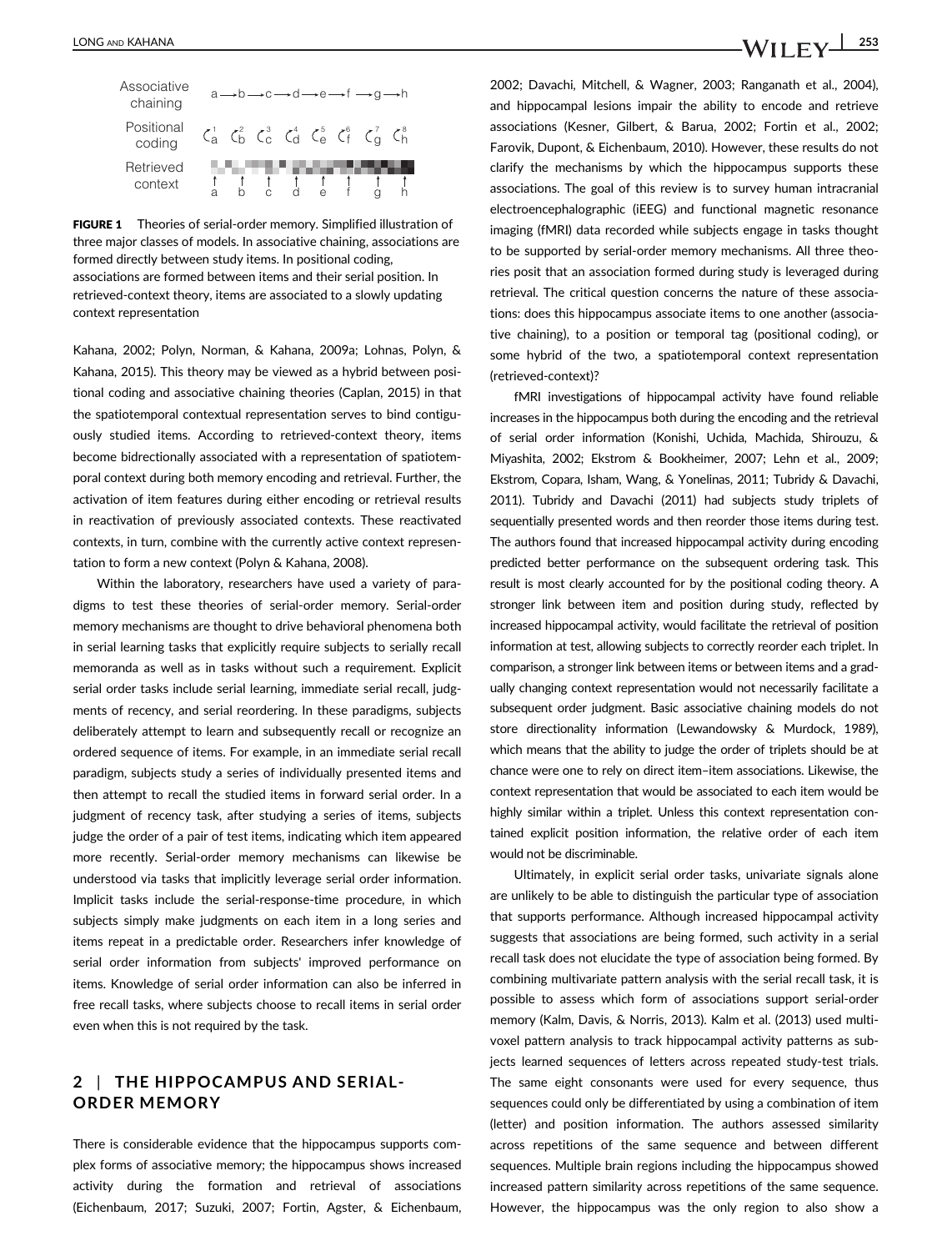**254 WII FY** LONG AND KAHANA

concurrent decrease in pattern similarity across repetitions of different sequences.

Here we consider which of the three theories of serial-order memory best accounts for these findings. Once a sequence is learned, subjects may begin to predict upcoming items (Kumaran & Maguire, 2006b; Davachi & DuBrow, 2015). Using either position codes or items alone to generate such predictions should not lead to differentiation across sequences, as the same positions and the same items were used across sequences. However, if subjects are retrieving contextual representations associated with items, sequences will be differentiable as the context representations of the same item across two different sequences will differ. Consider the following two sequences: ABCDEF and DFCBAE. The context representation associated with C in List 1 consists of items A, B, and C whereas in List 2 it consists of D, F, and C. Thus, the neural signals associated with item C will differ across different sequences. This logic can be extended to all list items, meaning that sequences will be differentiable on account of the contextual information that is retrieved by each item. With repeated exposure, context reinstatement should become more robust, leading to greater differences in neural similarity across sequences.

There is corroborating evidence that the hippocampus represents contextual information (Ezzyat & Davachi, 2014). Ezzyat and Davachi (2014) had subjects study faces and objects paired with scenes and during test, subjects had to make a distance judgment about an object and a face. Although distance judgments do not necessarily reflect temporal order—one may know that "A" and "E" are far apart without knowing that A precedes E—the authors found that hippocampal activity tracked distance judgments. That is, greater hippocampal pattern similarity between two items at encoding predicted smaller subsequent distance judgments, even when the objective distance (and thus relevant position information) between two pairs of items was equal (e.g., "A" and "E" vs. "B" and "F").

Given these results, one may expect that greater hippocampal pattern dissimilarity between two items should support relative recency judgments. Temporal distinctiveness models suggest that greater temporal distance between items facilitates memory for their relative order (Brown, Neath, & Chater, 2007). In turn, increased neural similarity between the encoding of two items should make them temporally confusable and consequently impede subjects' ability to judge their relative recency. Jenkins & Ranganath (2016) confirmed this prediction in an fMRI study. Subjects encoded objects while performing a semantic judgment task; then, during test, subjects judged the relative recency of pairs of studied items. The authors found that greater encoding dissimilarity between pairs of items led to more accurate discrimination of relative recency.

In apparent contradiction to this result, DuBrow and Davachi (2014) found that greater hippocampal pattern similarity between pairs of encoding items predicted more accurate discrimination of relative recency. Subjects studied interleaved faces and objects, where switches in stimulus category (face or object) denoted a context boundary. A recency judgment was considered within boundary if both items were from a single category stream (e.g., two objects separated by other objects) and across boundary if the opposite category intervened between the two probes (e.g., two objects separated by

faces). Hippocampal pattern similarity was greater for within compared to between boundary items. These results are most clearly accounted for by associative chaining whereby items are directly associated to one another. Multivariate results during retrieval further support this account (DuBrow & Davachi, 2014); the authors find evidence suggesting that intervening items are retrieved during recency judgments, consistent with the associative chaining prediction that direct item–item associations are leveraged during retrieval.

Whereas recency judgment tasks directly test subjects' knowledge of the serial order of studied items, free recall tasks provide an indirect assay of subjects' memory for serial order information. Although subjects may recall items in any order, they exhibit a marked tendency to sequentially recall items studied in neighboring input positions. This contiguity effect appears at diverse time scales and does not appear to be diminished when items are separated by distracting activity which suggests that contiguity more likely reflects some type of temporal coding process rather than a process based on interitem rehearsal, or direct item-to-item associations (Howard & Kahana, 1999, 2002).

Long and Kahana (2015) asked whether hippocampal activity measured during the encoding period of a free recall task would predict subjects' tendency to transition among neighboring items during recall. They examined high frequency activity (HFA, 44–100 Hz) recorded from bipolar electrode pairs, as this signal correlates with both neuronal activity and the BOLD fMRI signal (Miller, Zanos, Fetz, den Nijs, & Ojemann, 2009; Mukamel et al., 2005), and is thought to be a marker of general activation within a brain region (Burke, Ramayya, & Kahana, 2015). Within the hippocampus, HFA reliably increased during the encoding of items that were later serially recalled compared with those items that were not serially recalled (but still remembered). An across-subject correlation showed that greater hippocampal activity during encoding predicted increased serial recall. In a followup study, Long et al. (2017) examined both hippocampal and neocortical HFA during the retrieval phase of the same free recall task. They divided recall events into three classes: recall of items from the immediately preceding list (correct recalls), recall of items from other study lists or items not studied (intrusions) and periods of searching with no recall event (deliberations). Regions supporting contextually mediated retrieval should show selective increases in activity preceding correct recalls only, as only those items are from the correct temporal context. In comparison, a general retrieval mechanism would be characterized by activity increases preceding both correct recalls and intrusions, as both classes are retrieval events. Long and colleagues found that HFA in the hippocampus was only reliably increased preceding correct recalls and that this effect was absent in neocortex.

On first pass this univariate data could seem to support any of the three theories as increased hippocampal HFA could reflect the formation and retrieval of either item–item, item–position, or item– context associations. However, given the behavioral and modeling evidence suggesting that contiguity in free recall is scale-invariant (Howard & Kahana, 1999; Shankar & Howard, 2012), the associative chaining theory is unlikely to account for these effects. Across longer delays and distractor periods, direct item associations become untenable, and yet, contiguity is still observed in these cases. Thus, these signals are more likely to reflect the presence of either item–position or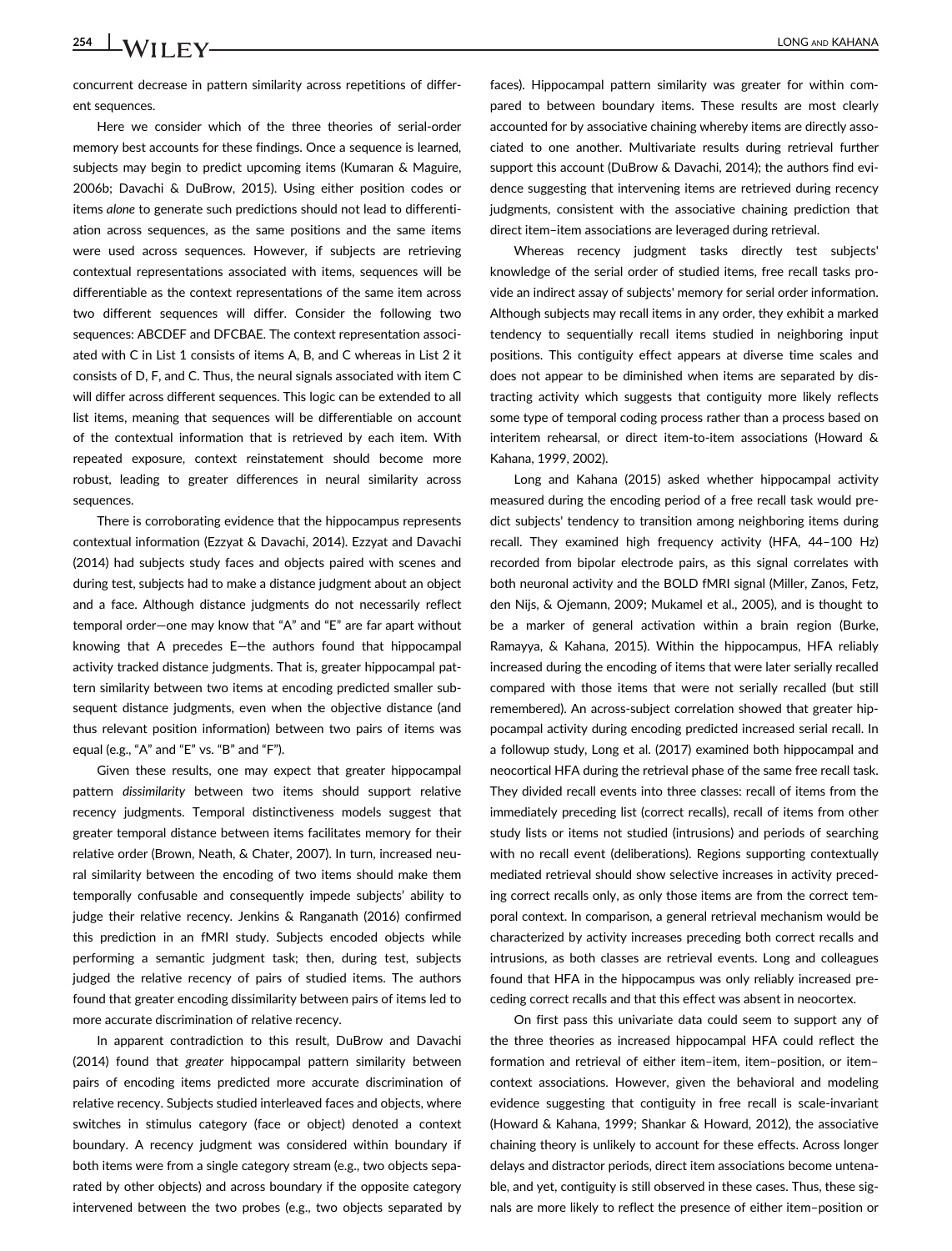item–context associations. Support specifically for retrieved-context theory is provided by recent evidence showing that incorporating hippocampal activity into context models provides a superior fit to behavior (Kragel, Morton, & Polyn, 2015).

Like free recall, sequence learning tasks provide an indirect measure of subjects' memory for serial order information. However, unlike free recall, univariate investigations of sequence learning tasks can more clearly distinguish among the competing theories of serial-order memory. Subjects typically perform an incidental task (e.g., a one-back repetition task) and reaction time is used to infer memory for serial order. The hippocampus shows increased activation during sequence learning and retrieval (Schendan, Searl, Melrose, & Stern, 2003; Ross, Brown, & Stern, 2009) and often shows specific increases for nonidentical, overlapping series of stimuli (Kumaran & Maguire, 2005, 2006a,b; Wang & Diana, 2016). For example, Kumaran and Maguire (2006b) had subjects view repeated, rearranged, or novel sequences. Object order was consistent across presentations of repeated sequences; however, for rearranged sequences, the third and fourth objects swapped serial position on the second presentation. The hippocampus showed reliably greater activity for these rearranged sequences than for both repeated sequences and novel sequences. Given that across repetitions both stimuli and nominal position information were matched, the only source of difference was the order of the stimuli. This suggests that the hippocampus is sensitive to the context (i.e., combination of item and position information) rather than specific items or positions themselves, consistent with the results found by Kalm and colleagues.

Thus far, we have shown evidence to suggest that the hippocampus is sensitive to contextual factors—the combination of stimuli and positions, rather than simply stimuli or positions alone. We now consider the hippocampal contribution to context reinstatement. Although the free recall and sequence learning results described above show that the hippocampus is sensitive to context, neural activity increases in the hippocampus may not directly reflect reinstatement. Instead, these signals could be directing reinstatement in other brain regions (Staresina, Henson, Kriegeskorte, & Alink, 2012; Ritchey, Wing, LaBar, & Cabeza, 2013). Comparison of hippocampal activity patterns during encoding with those during retrieval can thus address whether the hippocampus directly reinstates context (Howard, Viskontas, Shankar, & Fried, 2012; Yaffe et al., 2014; Yaffe, Shaikhouni, Arai, Inati, & Zaghloul, 2017). In a continuous recognition paradigm, Howard et al. (2012) assessed neural pattern similarity—the correlation in firing rate of medial temporal neurons—between the retrieval of a given target item and the encoding of its neighbors (Figure 2). The authors found evidence for contextual reinstatement: neural pattern similarity increased as the lag or distance between two items decreased. That is, neural pattern similarity was greatest when comparing retrieval of a target item to the encoding of its nearest neighbors (items  $\pm$  1 lag).

Multivariate examination of the hippocampus during sequence learning has provided further evidence that the hippocampus specifically represents context (Hsieh, Gruber, Jenkins, & Ranganath, 2014). To dissociate contributions of item, position, and context information, Hsieh et al. (2014) ran an implicit sequence learning study while recording fMRI. Subjects learned fixed, random, and overlapping



FIGURE 2 Assessing contextual reinstatement. Neural responses, which can include firing rates across neurons, spectral power across electrodes, and/or BOLD activation across voxels, are measured during encoding and retrieval. Neural pattern similarity is a metric representing the correlations of neural patterns between encoding and retrieval trials. Pattern similarity is assessed at separate lags or differences in serial position between encoding and retrieval items. Retrieved-context theory predicts that neural pattern similarity between encoding and retrieval trials decreases as a function of absolute lag

sequences. In fixed sequences, the same items were presented in the same positions across repetitions; for random sequences, the order was continually shuffled. For pairs of overlapping sequences, the first, fourth and fifth item differed across sequences, but the second and third items were matched.

Focusing on the random sequences, Hsieh et al. assessed neural pattern similarity of either the same items across repetitions or the same positions across repetitions. In each case, item or position information, respectively, is isolated and there is no influence of context by virtue of the fact that items and positions change on each presentation. Hsieh and colleagues found greater pattern similarity for the same items in the same positions in the nonrandom (fixed and overlapping) sequences than in either comparison for the random sequences. Together, these results suggest that the hippocampus represents the conjunction of item and position information.

The critical test of hippocampal context representations derives from the comparison of overlapping sequences. If the hippocampus specifically represents context, then pattern similarity should be greater for the same item in the same position in the same sequence, compared with the same item in the same position across sequences. To test this prediction, Hsieh et al. compared items within and across repetitions of the overlapping sequences. They found greater pattern similarity between repetitions of the same item in the same sequence (item B in Sequence 1, across repetitions), than between the same item across the overlapping sequences (item B in Sequences 1 and 2). As the only way to dissociate those instances of B is dependent on sequence membership, these results show that the hippocampus specifically represents contextual information.

Finally, there is also evidence that temporal context directly modulates stimulus representations (Schapiro, Kustner, & Turk-Browne, 2012; Schapiro, Rogers, Cordova, Turk-Browne, & Botvinick, 2013). Schapiro et al. (2012) had subjects view a series of fractals while performing an unrelated cover task. Unbeknownst to the subjects, the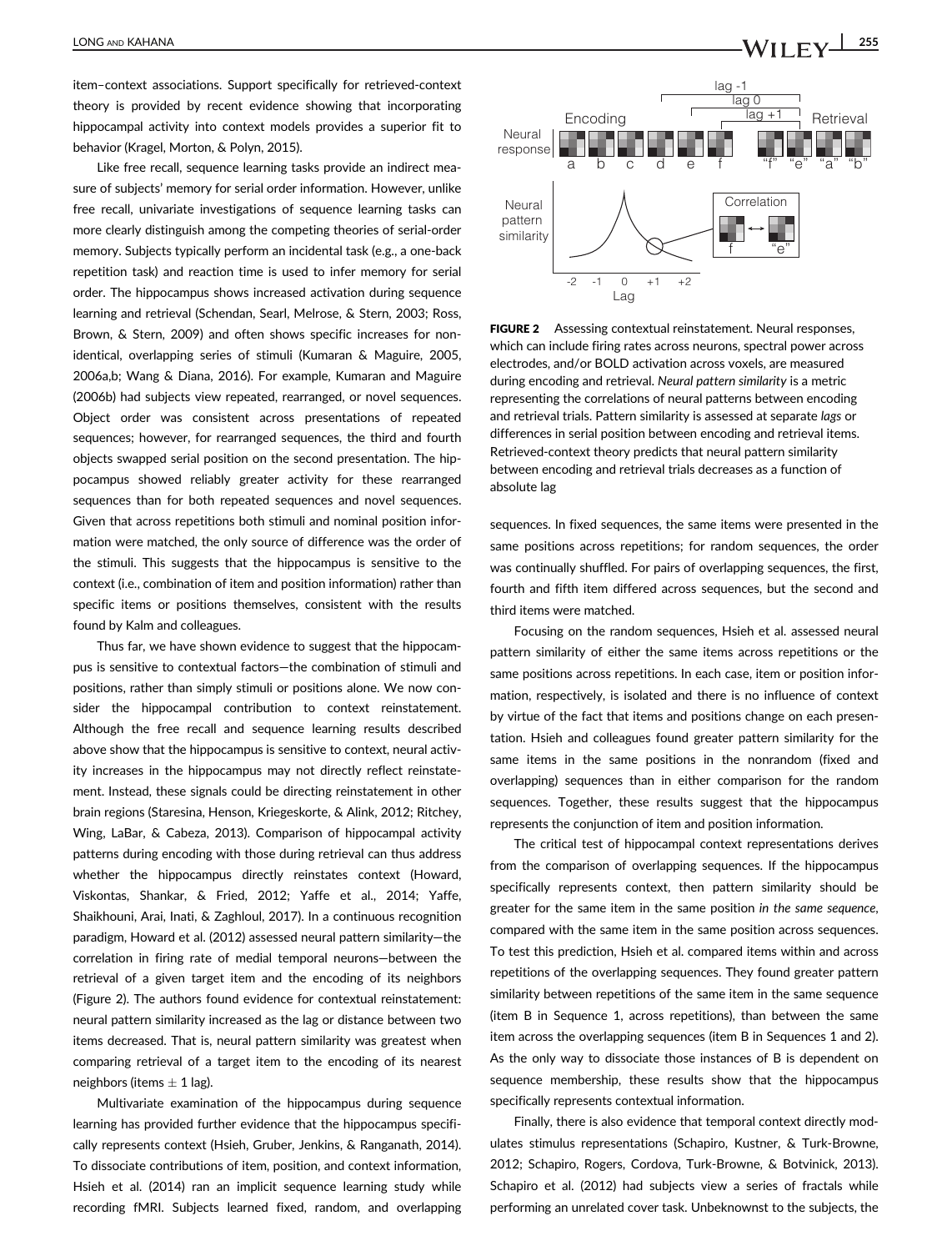**256 NVII FV** LONG AND KAHANA

sequence of stimuli was composed of triplets that repeated throughout the experiment. By measuring the neural patterns associated with each stimulus both before and after the sequence task, the authors were able to assess whether the temporal context associated with a stimulus modifies its neural representation. Following repeated exposure, hippocampal pattern similarity between stimuli within a triplet increased. Thus, the representations of items that share a context become more similar following learning.

## 3 | DISCUSSION

Evidence from varied recording modalities, data analytic approaches, and behavioral tasks all point to a linkage between hippocampal activity and serial-order memory. Yet, the precise mechanism underlying how the hippocampus supports order memory remains to be uncovered. This review suggests that many of these results could be synthesized under the framework of retrieved-context theory. This interim conclusion, however, awaits far more rigorous work aimed at understanding the exact neural representations in the hippocampus that support this type of coding, and the processes instantiated not only in the hippocampus, but also in cortical regions, that support serial-order memory more generally.

A critical question for retrieved-context theory is whether the context representation contains explicit position or timing information. The ability to determine the serial order of items that are not otherwise highly discriminable (e.g., the order of items within a triplet in Tubridy & Davachi, 2011 or the relative recency of items within a contextual boundary in DuBrow & Davachi, 2014) would seem to be dependent on the ability of context to contain an explicit representation of time. Recent discovery of hippocampal "time cells" suggests that the hippocampus may indeed directly represent time (Pastalkova, Itskov, Amarasingham, & Buzsáki, 2008; MacDonald, Lepage, Eden, & Eichenbaum, 2011; Salz et al., 2016). Time cells fire at specific delays relative to stimulus presentation and would appear to support the positional coding account, where elapsed time becomes associated with a stimulus presentation. However, electrophysiological data show that time cells do not merely respond to a temporal delay, but that they do so in a stimulus-specific manner (MacDonald et al., 2011). In a recent elaboration of retrieved-context theory, Howard and colleagues (Howard, Shankar, Aue, & Criss, 2015) propose a computational model that achieves a scale-invariant representation of internal history by allowing "cells" to have different delay constants reflecting the behavior of actual time cells. The model is able to capture basic serial order behaviors across a range of tasks including judgments of recency, second order conditioning, and free recall. However, for both the model and the electrophysiological data, it is the conjunction of stimulus and time—that is, item and position information—that supports the pattern of observed results, a combination of information that is most consistent with the retrievedcontext account. However, it is still an open question exactly how these cells may specifically support serial-order memory. Are differences in time cell firing patterns actually used in serial order judgments?

Likewise, questions remain regarding which hippocampal subfield(s) support serial-order memory performance. Temporal coding in animals has been observed in CA1 (Allen, Salz, McKenzie, & Fortin, 2016; MacDonald, Lepage, Eden, & Eichenbaum, 2011; Mankin et al., 2012), CA2 (Mankin et al., 2012), and CA3 (Salz et al., 2016). Work in humans has likewise found evidence for temporal coding across different hippocampal subfields, where temporal contexts may be dissociated by CA1 (Dimsdale-Zucker, Ritchey, Ekstrom, Yonelinas, & Ranganath, 2018), CA2/CA3 (Copara et al., 2014) and both CA1 and CA2/CA3 (Kyle, Smuda, Hassan, & Ekstrom, 2015).

To adjudicate between these opposing pieces of data, future studies should use a comprehensive assessment of serial-order memory that combines a variety of the approaches used above. Specifically, both univariate and multivariate analytic techniques should be used to assess hippocampal subfield contributions to both the encoding and retrieval of serial order information. Univariate activity differences should track neural pattern similarity measures between items and across the encoding and retrieval of items.

Throughout this review, we have argued that serial-order memory is likely based on a hippocampally mediated process of associating items to a spatiotemporal context, such that reinstating that context enables retrieval of the items associated with that context. Such a mechanism, potentially based on the pattern completion processes of the hippocampus (Marr, 1971; Horner, Bisby, Bush, Lin, & Burgess, 2015), appears distinct from the pattern separating mechanisms of the hippocampus (Marr, 1971; McNaughton & Morris, 1987; O'Reilly & McClelland, 1994; Leutgeb, Leutgeb, Moser, & Moser, 2007; Yassa & Stark, 2011). Research on this process has shown that the hippocampus responds to highly similar or overlapping stimuli (Agster, Fortin, & Eichenbaum, 2002; Bakker, Kirwan, Miller, & Stark, 2008; Duncan, Curtis, & Davachi, 2009; Long, Lee, & Kuhl, 2016) and creates distinct representations of such stimuli, potentially in an effort to minimize interference (Hulbert & Norman, 2015; Favila, Chanales, & Kuhl, 2016; Chanales, Oza, Favila, & Kuhl, 2017).

Thus an intriguing question for future research concerns how the hippocampus can support serial-order memory, which relies on linking or associating representations, while concurrently engaging in the pattern separating processes that differentiate representations. The question of subfield involvement seems potentially critical here, as a dissociation (thus far, inconsistently observed) between subfields may enable the hippocampus to differentially support pattern separation and completion processes (Poppenk, Evensmoen, Moscovitch, & Nadel, 2013).

Although overwhelming evidence suggests that hippocampally mediated serial-order memory is driven by associations, there is another account of serial-order memory that does not rely on associations. Instead, strength theory proposes that order memory is supported by the strength of items (Hinrichs, 1970), where stronger items are judged to be more recent. Although strength may contribute partially to some of the neural effects described earlier, it clearly cannot be the sole explanation for the existing evidence on serial-order memory (Hintzman, 2003). It may be that subjects only rely on a unitary strength value when associative serial information is unavailable (Wells, 1974).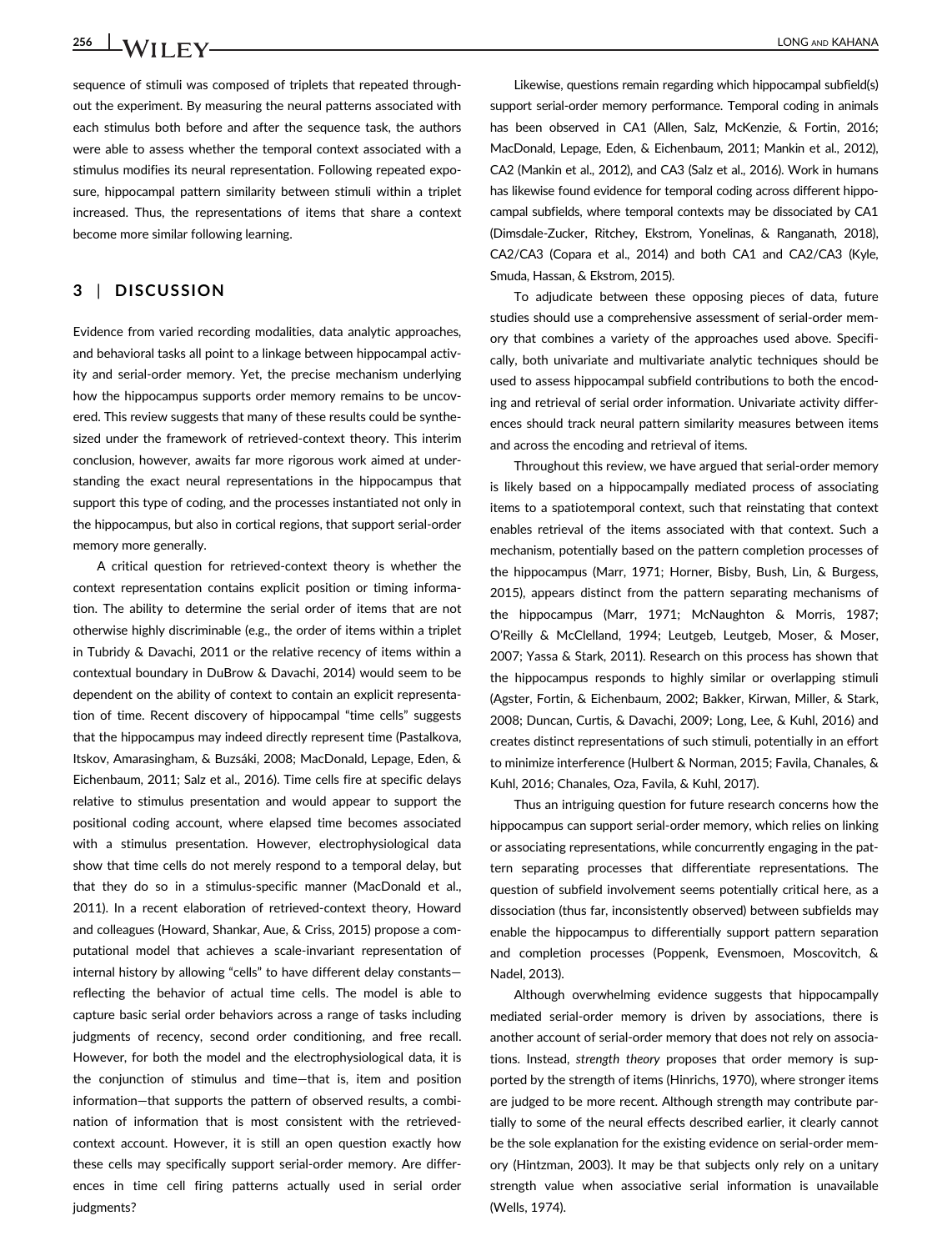Serial information is only one of several dimensions along which memories can be organized. In addition to memories being organized by temporal factors, items can be organized by spatial associations (Burgess, Maguire, Spiers, & O'Keefe, 2001; Ekstrom et al., 2011; Miller et al., 2013) and by pre-experimental, longstanding semantic associations (Bousfield, Sedgewick, & Cohen, 1954; Long, Öztekin, & Badre, 2010; Polyn, Norman, & Kahana, 2009b; Morton et al., 2013). How does the hippocampus support these forms of organization? One possibility is that in its role as an associator, the hippocampus associates all contextual information, which can include spatial, semantic, and other nonserial forms of information, to an item. Specifically, other regions outside of the hippocampus, such as prefrontal cortex, may retrieve or select behaviorally relevant information that the hippocampus then associates to items (Long & Kahana, 2017), leading to other forms of nonserial organization during retrieval.

Although the focus of this review has been on how the hippocampus supports serial-order memory, a number of other regions likely work in concert with the hippocampus to support order memory. Evidence has shown that the parahippocampal cortex represents contextual information (Diana, Yonelinas, & Ranganath, 2012; Aminoff, Kveraga, & Bar, 2013). Likewise, lesion work has shown that individuals with frontal lobe lesions are impaired at serial-order memory (Mangels, Picton, & Craik, 2001, as well as nonserial organization memory Stuss et al., 1994; Alexander, Stuss, & Gillingham, 2009). Thus another direction of future research will be to investigate how other brain regions work with the hippocampus to support order memory.

Here we have synthesized neuro-imaging research from fMRI and iEEG studies investigating order memory, through the lens of cognitive theories of serial-order memory. Both the behavioral and neural evidence are consistent with the interpretation that the hippocampus supports both the formation and retrieval of item–context associations; however, exciting future questions about the exact mechanisms supporting these hippocampal associations await further study.

#### CONFLICT OF INTEREST

The authors declare no competing financial interests.

### **ORCID**

Nicole M. Long <https://orcid.org/0000-0003-3766-2764> Michael J. Kahana <https://orcid.org/0000-0001-8122-9525>

#### **REFERENCES**

- Agster, K. L., Fortin, N. J., & Eichenbaum, H. (2002). The hippocampus and disambiguation of overlapping sequences. Journal of Neuroscience, 22(13), 5760–5768.
- Alexander, M., Stuss, D., & Gillingham, S. (2009). Impaired list learning is not a general property of frontal lesions. Journal of Cognitive Neuroscience, 21(7), 1422–1434.
- Allen, T. A., Salz, D. M., McKenzie, S., & Fortin, N. J. (2016). Nonspatial sequence coding in ca1 neurons. The Journal of Neuroscience, 36(5), 1547–1563.
- Aminoff, E. M., Kveraga, K., & Bar, M. (2013). The role of the parahippocampal cortex in cognition. Trends in Cognitive Sciences, 17(8), 379–390.
- Anderson, J. R., & Bower, G. H. (1972). Recognition and retrieval processes in free recall. Psychological Review, 79(2), 97–123.
- Bakker, A., Kirwan, C. B., Miller, M., & Stark, C. E. (2008). Pattern separation in the human hippocampal ca3 and dentate gyrus. Science, 319(5870), 1640–1642.
- Botvinick, M. M., & Plaut, D. C. (2006). Short-term memory for serial order: A recurrent neural network model. Psychological Review, 113(2), 201–233.
- Bousfield, W. A., Sedgewick, C. H., & Cohen, B. H. (1954). Certain temporal characteristics of the recall of verbal associates. American Journal of Psychology, 67, 111–118.
- Brown, G. D. A., Neath, I., & Chater, N. (2007). A temporal ratio model of memory. Psychological Review, 114(3), 539–576.
- Brown, G. D. A., Preece, T., & Hulme, C. (2000). Oscillator-based memory for serial order. Psychological Review, 107(1), 127–181.
- Burgess, N., Maguire, E. A., Spiers, H. J., & O'Keefe, J. (2001). A temporoparietal and prefrontal network for retrieving the spatial context of lifelike events. NeuroImage, 14(2), 439-453.
- Burke, J. F., Ramayya, A. G., & Kahana, M. J. (2015). Human intracranial high-frequency activity during memory processing: Neural oscillations or stochastic volatility? Current Opinion in Neurobiology, 31, 104–110.
- Caplan, J. B. (2015). Order-memory and association-memory. Canadian Journal of Experimental Psychology/Revue canadienne de psychologie expérimentale, 69(3), 221–232.
- Chanales, A. J., Oza, A., Favila, S. E., & Kuhl, B. A. (2017). Overlap among spatial memories triggers repulsion of hippocampal representations. Current Biology, 27, 2307–2317.
- Conrad, R. (1965). Order error in immediate recall of sequences. Journal of Verbal Learning and Verbal Behavior, 4(3), 161–169.
- Copara, M. S., Hassan, A. S., Kyle, C. T., Libby, L. A., Ranganath, C., & Ekstrom, A. D. (2014). Complementary roles of human hippocampal subregions during retrieval of spatiotemporal context. The Journal of Neuroscience, 34(20), 6834–6842.
- Davachi, L., & DuBrow, S. (2015). How the hippocampus preserves order: The role of prediction and context. Trends in Cognitive Sciences, 19(2), 1–8.
- Davachi, L., Mitchell, J. P., & Wagner, A. D. (2003). Multiple routes to memory: Distinct medial temporal lobe processes build item and source memories. Proceedings of the National Academy of Sciences of the United States of America, 100(4), 2157–2162.
- Diana, R. A., Yonelinas, A. P., & Ranganath, C. (2012). Adaptation to cognitive context and item information in the medial temporal lobes. Neuropsychologia, 50, 3062–3069.
- Dimsdale-Zucker, H. R., Ritchey, M., Ekstrom, A. D., Yonelinas, A. P., & Ranganath, C. (2018). Ca1 and ca3 differentially support spontaneous retrieval of episodic contexts within human hippocampal subfields. Nature Communications, 9(1), 294.
- DuBrow, S., & Davachi, L. (2013). The influence of contextual boundaries on memory for the sequential order of events. Journal of Experimental Psychology: General, 142(4), 1277–1286.
- DuBrow, S., & Davachi, L. (2014). Temporal memory is shaped by encoding stability and intervening item reactivation. The Journal of Neuroscience, 34(42), 13998–14005.
- Duncan, K., Curtis, C., & Davachi, L. (2009). Distinct memory signatures in the hippocampus: Intentional states distinguish match and mismatch enhancement signals. The Journal of Neuroscience, 29(1), 131–139.
- Ebbinghaus, H. (1885/1913). On memory: A contribution to experimental psychology. New York: Teachers College, Columbia University.
- Eichenbaum, H. (2017). Time (and space) in the hippocampus. Current Opinion in Behavioral Sciences, 17, 65–70.
- Ekstrom, A. D., & Bookheimer, S. Y. (2007). Spatial and temporal episodic memory retrieval recruit dissociable functional networks in the human brain. Learning & Memory, 14(10), 645–654.
- Ekstrom, A. D., Copara, M. S., Isham, E. A., Wang, W., & Yonelinas, A. P. (2011). Dissociable networks involved in spatial and temporal order source retrieval. NeuroImage, 56(3), 1803-1813.
- Ezzyat, Y., & Davachi, L. (2014). Similarity breeds proximity: Pattern similarity within and across contexts is related to later mnemonic judgments of temporal proximity. Neuron, 81(5), 1179–1189.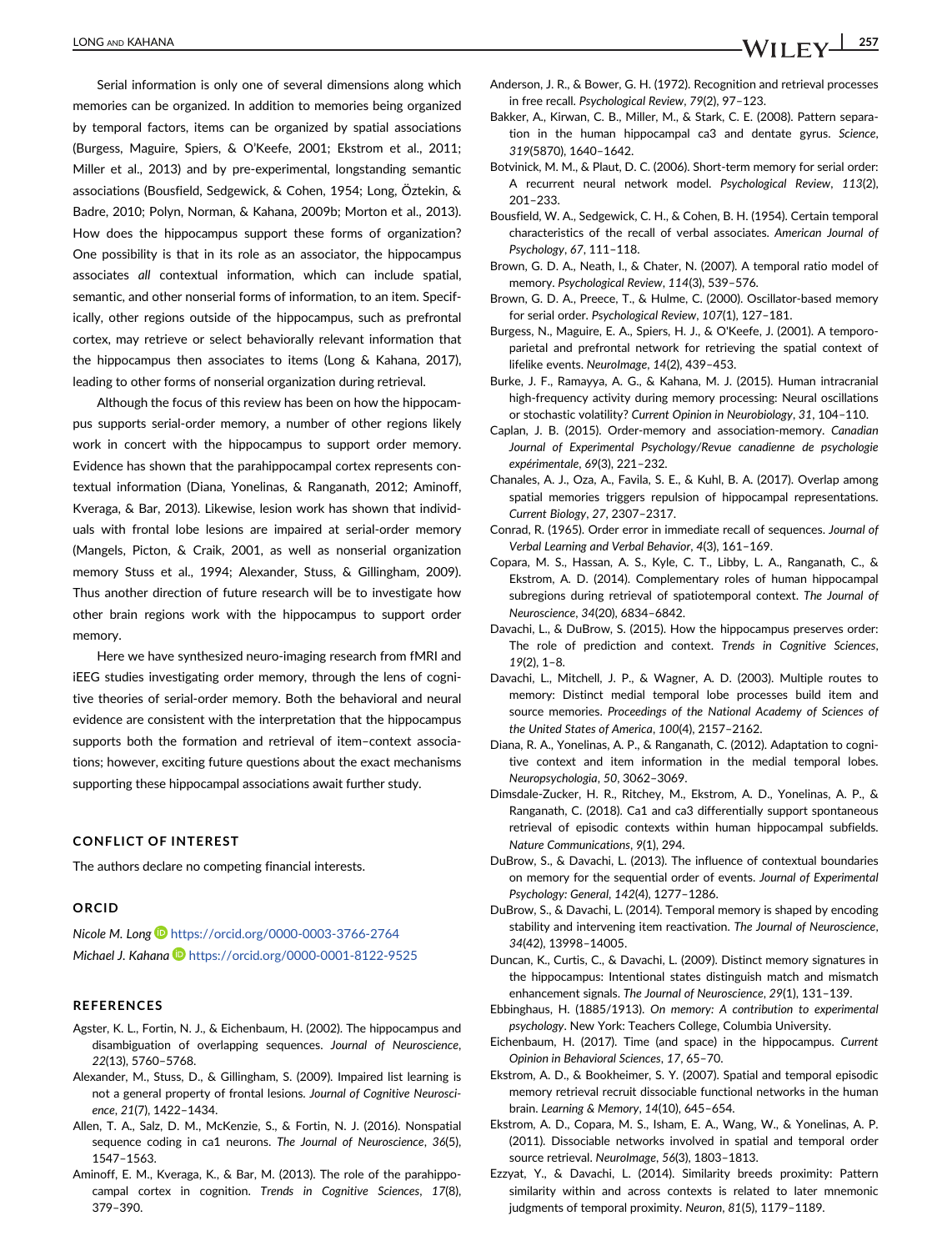# **258 WII FV** LONG AND KAHANA

- Farovik, A., Dupont, L. M., & Eichenbaum, H. (2010). Distinct roles for dorsal ca3 and ca1 in memory for sequential nonspatial events. Learning & Memory, 17(1), 12–17.
- Favila, S. E., Chanales, A. J., & Kuhl, B. A. (2016). Experience-dependent hippocampal pattern differentiation prevents interference during subsequent learning. Nature Communications, 7, 1–10.
- Fortin, N. J., Agster, K. L., & Eichenbaum, H. B. (2002). Critical role of the hippocampus in memory for sequences of events. Nature, 5(5), 458–462.
- Franklin, D. R., & Mewhort, D. (2015). Memory as a hologram: An analysis of learning and recall. Canadian Journal of Experimental Psychology/ Revue Canadienne de Psychologie Expérimentale, 69(1), 115.
- Friedman, W. J. (1993). Memory for the time of past events. Psychological Bulletin, 113(1), 44.
- Henson, R. (1998). Short-term memory for serial order: The start-end model. Cognitive Psychology, 36, 73–137.
- Hinrichs, J. V. (1970). A two-process memory-strength theory for judgment of recency. Psychological Review, 77(3), 223.
- Hintzman, D. L. (2003). Judgments of recency and their relation to recognition memory. Memory & Cognition, 31(1), 26–34.
- Horner, A. J., Bisby, J. A., Bush, D., Lin, W.-J., & Burgess, N. (2015). Evidence for holistic episodic recollection via hippocampal pattern completion. Nature communications, 6, 1–11.
- Howard, M. W., & Kahana, M. J. (1999). Contextual variability and serial position effects in free recall. Journal of Experimental Psychology: Learning, Memory, and Cognition, 25(4), 923–941.
- Howard, M. W., & Kahana, M. J. (2002). A distributed representation of temporal context. Journal of Mathematical Psychology, 46(3), 269–299.
- Howard, M. W., Shankar, K. H., Aue, W. R., & Criss, A. H. (2015). A distributed representation of internal time. Psychological Review, 122(1), 24–53.
- Howard, M. W., Viskontas, I. V., Shankar, K. H., & Fried, I. (2012). Ensembles of human MTL neurons "jump back in time" in response to a repeated stimulus. Hippocampus, 22, 1833–1847.
- Hsieh, L.-T., Gruber, M., Jenkins, L., & Ranganath, C. (2014). Hippocampal activity patterns carry information about objects in temporal cortex. Neuron, 81, 1165–1178.
- Hulbert, J., & Norman, K. (2015). Neural differentiation tracks improved recall of competing memories following interleaved study and retrieval practice. Cerebral Cortex, 25(10), 3994–4008.
- Jenkins, L. J., & Ranganath, C. (2016). Distinct neural mechanisms for remembering when an event occurred. Hippocampus, 26, 554–559.
- Kalm, K., Davis, M. H., & Norris, D. (2013). Individual sequence representations in the medial temporal lobe. Journal of Cognitive Neuroscience, 25(7), 1111–1121.
- Kesner, R. P., Gilbert, P. E., & Barua, L. A. (2002). The role of the hippocampus in memory for the temporal order of a sequence of odors. Behavioral Neuroscience, 116(2), 286–290.
- Konishi, S., Uchida, I., Machida, T., Shirouzu, I., & Miyashita, Y. (2002). Neural correlates of recency judgment. The Journal of Neuroscience, 22(21), 9549–9555.
- Kragel, J. E., Morton, N. W., & Polyn, S. M. (2015). Neural activity in the medial temporal lobe reveals the fidelity of mental time travel. The Journal of Neuroscience, 35(7), 2914–2926.
- Kumaran, D., & Maguire, E. A. (2005). The human hippocampus: Cognitive maps or relational memory? The Journal of Neuroscience, 25(31), 7254–7259.
- Kumaran, D., & Maguire, E. A. (2006a). The dynamics of hippocampal activation during encoding of overlapping sequences. Neuron, 49(4), 617–629.
- Kumaran, D., & Maguire, E. A. (2006b). An unexpected sequence of events: Mismatch detection in the human hippocampus. PLoS Biol, 4(12), e424.
- Kyle, C. T., Smuda, D. N., Hassan, A. S., & Ekstrom, A. D. (2015). Roles of human hippocampal subfields in retrieval of spatial and temporal context. Behavioural Brain Research, 278, 549–558.
- Lehn, H., Steffenach, H.-A., van Strien, N. M., Veltman, D. J., Witter, M. P., & Håberg, A. K. (2009). A specific role of the human hippocampus in recall of temporal sequences. Journal of Neuroscience, 29(11), 3475–3484.
- Leutgeb, J., Leutgeb, S., Moser, M., & Moser, E. (2007). Pattern separation in the dentate gyrus and CA3 of the hippocampus. Science, 315(5814), 961.
- Lewandowsky, S., & Murdock, B. B. (1989). Memory for serial order. Psychological Review, 96(1), 25–57.
- Lohnas, L. J., Polyn, S. M., & Kahana, M. J. (2015). Expanding the scope of memory search: Modeling intralist and interlist effects in free recall. Psychological Review, 122(2), 337.
- Long, N. M., & Kahana, M. J. (2015). Successful memory formation is driven by contextual encoding in the core memory network. NeuroImage, 119, 332–337.
- Long, N. M., & Kahana, M. J. (2017). Modulation of task demands suggests that semantic processing interferes with the formation of episodic associations. Journal of Experimental Psychology: Learning, Memory, and Cognition, 43(2), 167–176.
- Long, N. M., Lee, H., & Kuhl, B. A. (2016). Hippocampal mismatch signals are modulated by the strength of neural predictions and their similarity to outcomes. Journal of Neuroscience, 36(50), 12677–12687.
- Long, N. M., Öztekin, I., & Badre, D. (2010). Seperable prefrontal cortex contributions to free recall. The Journal of Neuroscience, 30(33), 10967–10976.
- Long, N. M., Sperling, M. R., Worrell, G. A., Davis, K. A., Gross, R. E., & Lega, B. C. . (2017). Contextually mediated spontaneous retrieval is specific to the hippocampus. Current Biology, 27(7), 1074–1079.others
- MacDonald, C., Lepage, K., Eden, U., & Eichenbaum, H. (2011). Hippocampal "time cells" bridge the gap in memory for discontiguous events. Neuron, 71(4), 737–749.
- Mangels, J., Picton, T., & Craik, F. I. M. (2001). Attention and successful episodic encoding: An event-related potential study. Cognitive Brain Research, 11, 77–95.
- Mankin, E. A., Sparks, F. T., Slayyeh, B., Sutherland, R. J., Leutgeb, S., & Leutgeb, J. K. (2012). Neuronal code for extended time in the hippocampus. Proceedings of the National Academy of Sciences of the United States of America, 109(47), 19462–19467.
- Manns, J. R., Howard, M. W., & Eichenbaum, H. (2007). Gradual changes in hippocampal activity support remembering the order of events. Neuron, 56(3), 530–540.
- Marr, D. (1971). Simple memory: A theory for archicortex. Philosophical Transactions of the Royal Society B: Biological Sciences, 262(841), 23–81.
- McNaughton, B. L., & Morris, R. G. (1987). Hippocampal synaptic enhancement and information storage within a distributed memory system. Trends in Neurosciences, 10, 408–415.
- Miller, J. F., Neufang, M., Solway, A., Brandt, A., Trippel, M., Mader, I., … Schulze-Bonhage, A. (2013). Neural activity in human hippocampal formation reveals the spatial context of retrieved memories. Science, 342(6162), 1111–1114.
- Miller, K., Zanos, S., Fetz, E. E., den Nijs, M., & Ojemann, J. (2009). Decoupling the cortical power spectrum reveals real-time representation of individual finger movements in humans. The Journal of Neuroscience, 29(10), 3132–3137.
- Morin, C., Poirier, M., Fortin, C., & Hulme, C. (2006). Word frequency and the mixed-list paradox in immediate and delayed serial recall. Psychonomic Bulletin & Review, 13(4), 724–729.
- Morton, N. W., Kahana, M. J., Rosenberg, E. A., Sperling, M. R., Sharan, A. D., & Polyn, S. M. (2013). Category-specific neural oscillations predict recall organization during memory search. Cerebral Cortex, 23(10), 2407–2422.
- Mukamel, R., Gelbard, H., Arieli, A., Hasson, U., Fried, I., & Malach, R. (2005). Coupling between neuronal firing, field potentials, and fMRI in human auditory cortex. Science, 309(5736), 951–954.
- O'Reilly, R. C., & McClelland, J. L. (1994). Hippocampal conjunctive encoding, storage, and recall: Avoiding a trade-off. Hippocampus, 4(6), 661–682.
- Pastalkova, E., Itskov, V., Amarasingham, A., & Buzsáki, G. (2008). Internally generated cell assembly sequences in the rat hippocampus. Science, 321(5894), 1322–1327.
- Polyn, S. M., & Kahana, M. J. (2008). Memory search and the neural representation of context. Trends in Cognitive Sciences, 12, 24–30.